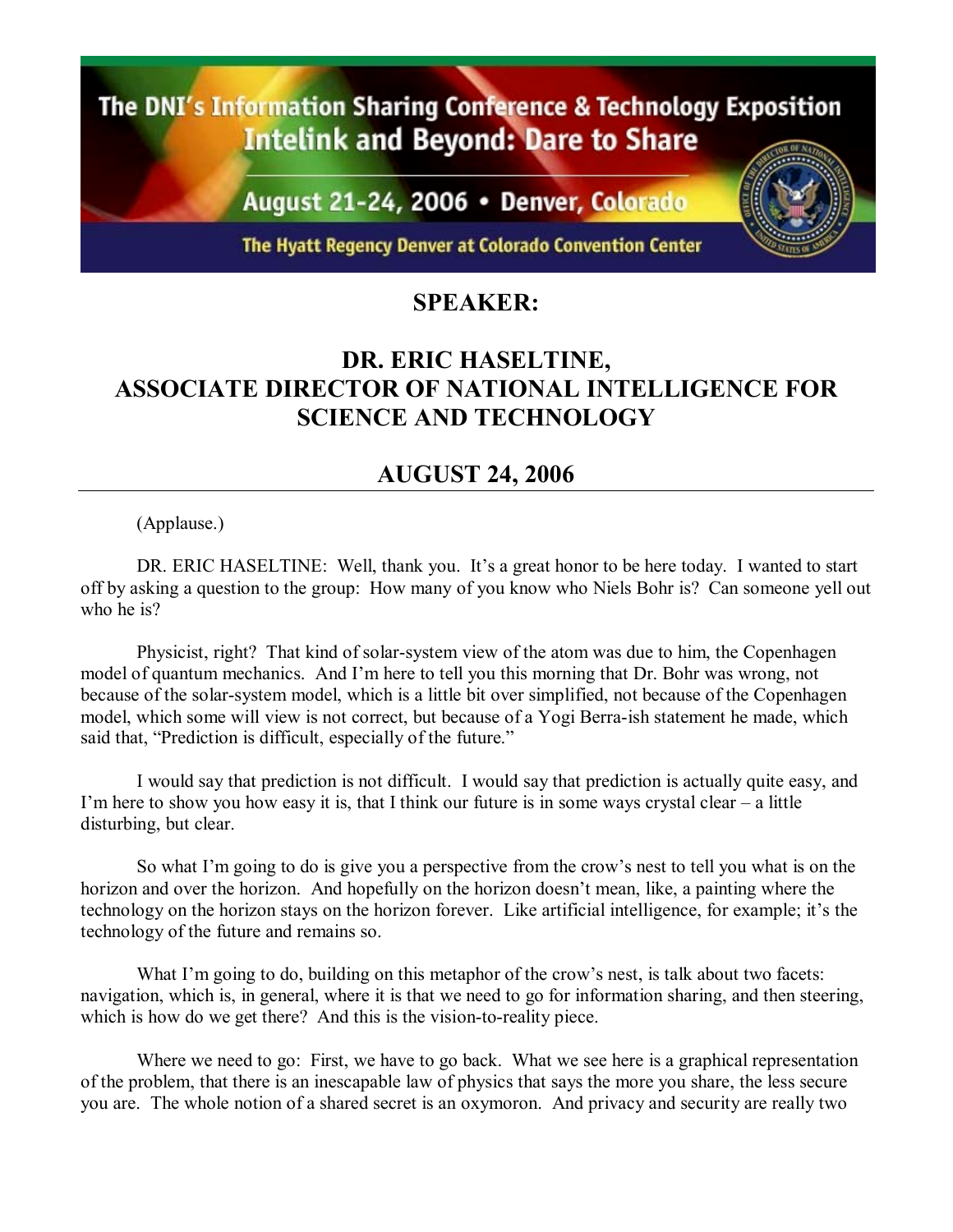different elements of the same thing, which is how do you give the information to people who need it and should have it and keep it from those who don't?

What we need to do, simply stated, is to move from the curve that is red to the curve that is green, which is to say we can't get around physics; the more we share, the less secure we are going to be. But for a given level of sharing, we need to have greater security, and for a given level of security, we have to have more sharing.

Now, you may say, well, how does one accomplish this? Let me give you an example. Let us suppose  $-$  and you have heard about XML tagging and marking and measuring of data and watching what happens to it. And we'll talk about this more later. But suppose you could do that; suppose every single piece of information was marked and watched so that you could know who is looking at it, and based on who is looking at it, do Amazonish-like things like push the information to analysts or to end users without them having to ask for it so they don't have to play 20 questions; it comes to them. That is better sharing.

It's also better sharing in that you can start looking at patterns of behavior and understanding what is really useful and what is not useful. It's also more secure because you know where your children are at night; you know what is happening to your data; you know whether there are anomalies. So in theory at least, there are technologies that will push this curve out, and that is our challenge.

How do we do it? Well, I would submit that there are two pillars. One is what I call the technology of being able to share, and the other is the psychology of getting people to want to share. I know a lot of you are probably guilty of saying the thing that I keep telling my bosses, which I always hate to say given that I'm the high priest of technology for the intelligence community. And it's four words: It's not the technology. How many of you have said that? Right. We all have because it's true.

The technology for information sharing is there today. We all know that, but we posit some obstructionist who is stopping it. Gil Decker, who talked to me before I took this job  $-$  he was the assistant secretary of the Army. And he put his arm around me, and he said, Eric, in the national security establishment, you can think of it as plumbing. And there are two kinds of fixtures in plumbing. There is valve and pumps, and there a whole lot more valves than there are pumps. And that is kind of what we technologists think, that it really isn't our fault; it is somebody with a brain there on the right that is causing the problem.

So what I'm going to do is I'm going to drill down into the future, and talk about where bitware  $(sp)$  is going where it is going places that are very significant for information sharing. And then I'm going to talk about the wetware side. The wetware side is no problem predicting that because all you have to do is look at how human nature is today, and I think you would be on pretty solid ground saying that is the way human nature is going to be in the future. So it is not so much prediction as it is extrapolation of taking human nature as it is today and extrapolating it into the future where it intersects technology.

The way I am going to approach the bitware problem  $-$  and bitware, by the way, encompasses software, hardware, firmware, any kind of ware that isn't neurons, although down the road, that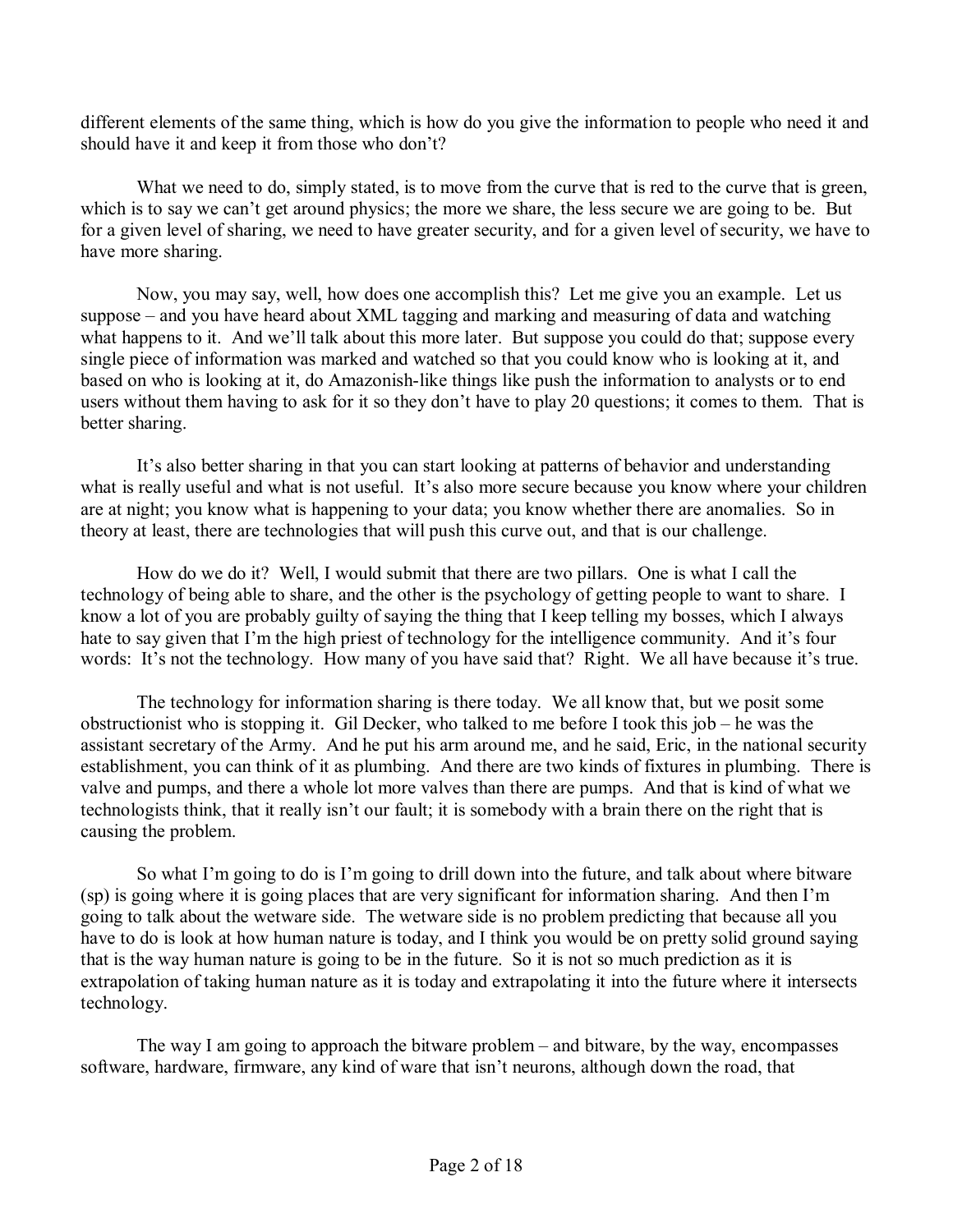distinction, too, may blur, as you will see. But I believe there are certain forces of nature, Moore's law, Metcalfe law, various other laws that make the future at least out to the next 10 years very predictable.

And the core driver of course is Moore's law that says that every 18 months, you get a doubling of performance for a given footprint in price or you get a halving of price for the same level of performance. And the semi-conductor industry projects that even with all of the problems and having to go to multiple cores and all of that, we still see that trend continuing at least into 2016. And then Iím going to say what it means for secure sharing from a pure technical point of view.

So the first law of nature is that dumb things get smarter, which is  $-$  and example. Think of the watch. The watch started off as a bunch of gears. And it was smart to a point; it knew what time it was twice a day, even if it was stopped, but knew better than that if it wasn't stopped. Today a watch is a computer. The other interesting thing is the proportion of software that is in your watch, your car, your refrigerator – and with RFIDs, soon every single consumer thing that you buy is going to grow. And that software really is where the intelligence is.

Now, there is a really interesting implication of that which is worth a whole speech in itself, which is what does that imply for who we should be training and recruiting, and what does that imply for where the real value-add is. I'm going to put that aside because it's beyond the scope, but I think it's a profound implication that it doesn't matter what you're trying to do with technology, the proportion of that technology that is software is going to grow exponentially.

One implication of that is that if we look at the data itself, we talk about sharing information, let's take a microscope and actually look at that information in its actual physical form. In the evolution of information, we started off verbal, and then we migrated to the written word, then we migrated to the printed word, and so forth.

So let's start with paper. Paper was a dumb thing; it was just processed trees with some ink on it. Then, paper migrated into a Word document, and a Word document started off pretty dumb. But then you started getting macros and so forth, and then you have this innovation called hyperlink, and XML, and yadda, yadda, yadda, yadda.

So clearly what is happening is, just as the watch is getting smarter, so is the information itself. Now, some of you may recall Alan Kay, who was at Xerox PARC and then at Apple, and then at Disney, where I sat next to him for five years, and by osmoses, some of his brilliance seeped across into my dimwitted brain – that is the way he viewed it, anyhow. And he had a really interesting project that started off as hypercard and then became Squeak, and now it is something else.

But the basic idea, or one of the ideas behind it is that data are going to get very smart. He had a very interesting demonstration. And you might just guess at what – having been Apple, and Xerox PARC, and so forth, what his attitudes were towards Microsoft.

And so he had a very interesting demonstration with Squeak. He put a demonstration on where he loaded and executable/data file that had a footprint of a few megabites. That was it. And what that executable did was that it put Windows to sleep. It completely put Windows to sleep. And on the modern Vista-type machine, where you have privilege partition and mandatory access control, you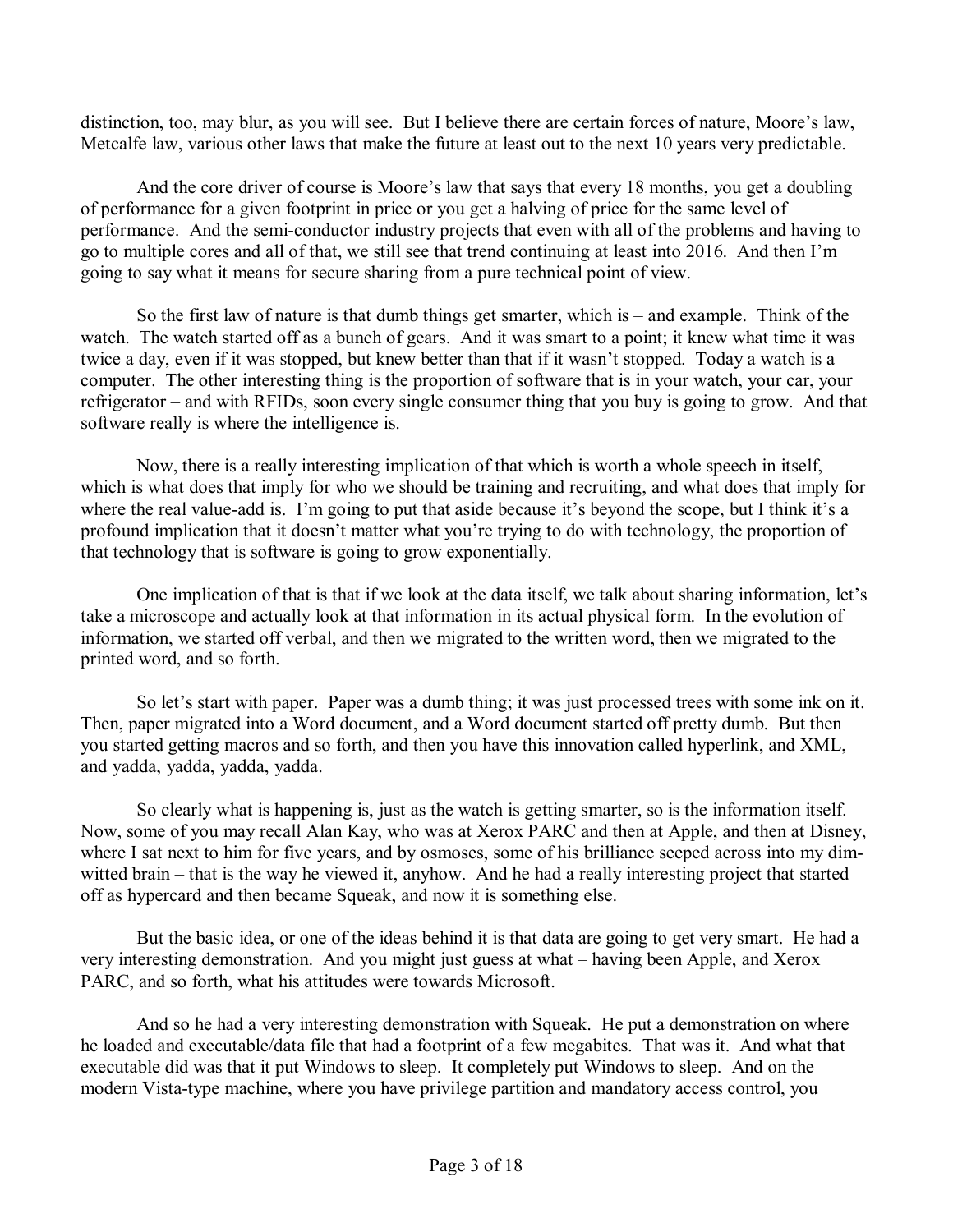literally could have Windows put itself to sleep and have a series of concatenated micro-kernels pull themselves together and essentially be the OS of the system.

And essentially what he did was he had what we show here on the right, which is that he had all kinds of applications, texts, graphics, interactive, this, that, and the other, and they carried with them their own rendering and presentation layers, and their own micro-kernel. And he had a bunch of hobbyists, thousands of them all over the world, a lot of them in Germany, who imported this Squeak executable onto every conceivable kind of processor for free, literally thousands of different processors from pics (ph) all the way on up, to strong arms and AMBs and so forth. So it was a BM type of approach.

But what did it really mean? What it meant was for the first time, the data was not a victim of its rendering and its  $-$  in the rendering and presentations links. They did carry with it all of the intelligence that it needed to do it's thing.

So just imagine now that you have a piece of data and the data knows where it is, what machine it's operating on, who is looking at it, and it decides, unlike a Word file, which opens up to any old person – it decides do I want to open up, do I not want to open up? Do I want to transit this gateway? Do I not want to transit this gateway? That the intelligence moves into the data. And it gets back to my point about software: that the distinction between the data and the executable is rapidly going away, in fact, if it hasn't already gone away.

Another aspect of a dumb thing getting smarter is whatever it is that we have, it is going to know who is using it. Not only does it have its own Mac address and its own IP address, and its this and its that, but it's going to know who you are. And what is driving this is two large market forces that have nothing to do with our business; it has to do with  $-$  if any of you read the "One to One Future," the inexorable trend of all consumer devices to be a niche product  $-I$  mean, just think about if you are as old as I am and you used to go to the supermarket, how many different kinds of soda were there? There was Coke, there was Pepsi, there was 7-Up. Now, how many different kinds do you have? Now, you have got decaffeinated, cherry, diet, low-sodium, unobtainium Pepsi, next to  $-$  all of those things except caffeinated.

So that is a kind of a magnification, if you will, of consumer processes, and it all has to be based on who you are. So devices are going to know who is using them. They are also going to know where they are. They are going to have GPS or Rosum or some kind of thing in them that knows where they are to great granularity.

Now, the other thing about smart things, just like people who are arguably smart things and like to get connected to other people, so too do the devices made in their image what to get connected. So the trend in everything is if I have got a brain, I want to connect to other brains, and that is a trend that is continuing apace.

The interesting thing about this is let's look at RFID. And RFID kit today with some decent performance costs you about 75 cents. Moor's law says that it's going to cost about half a cent in 10 years for that same capability. Well, what that means is that these chips are going to get more and more ubiquitous, and also without reducing price so much, they are going to get more and more capable. So they are going to start talking to each other instead of some central system.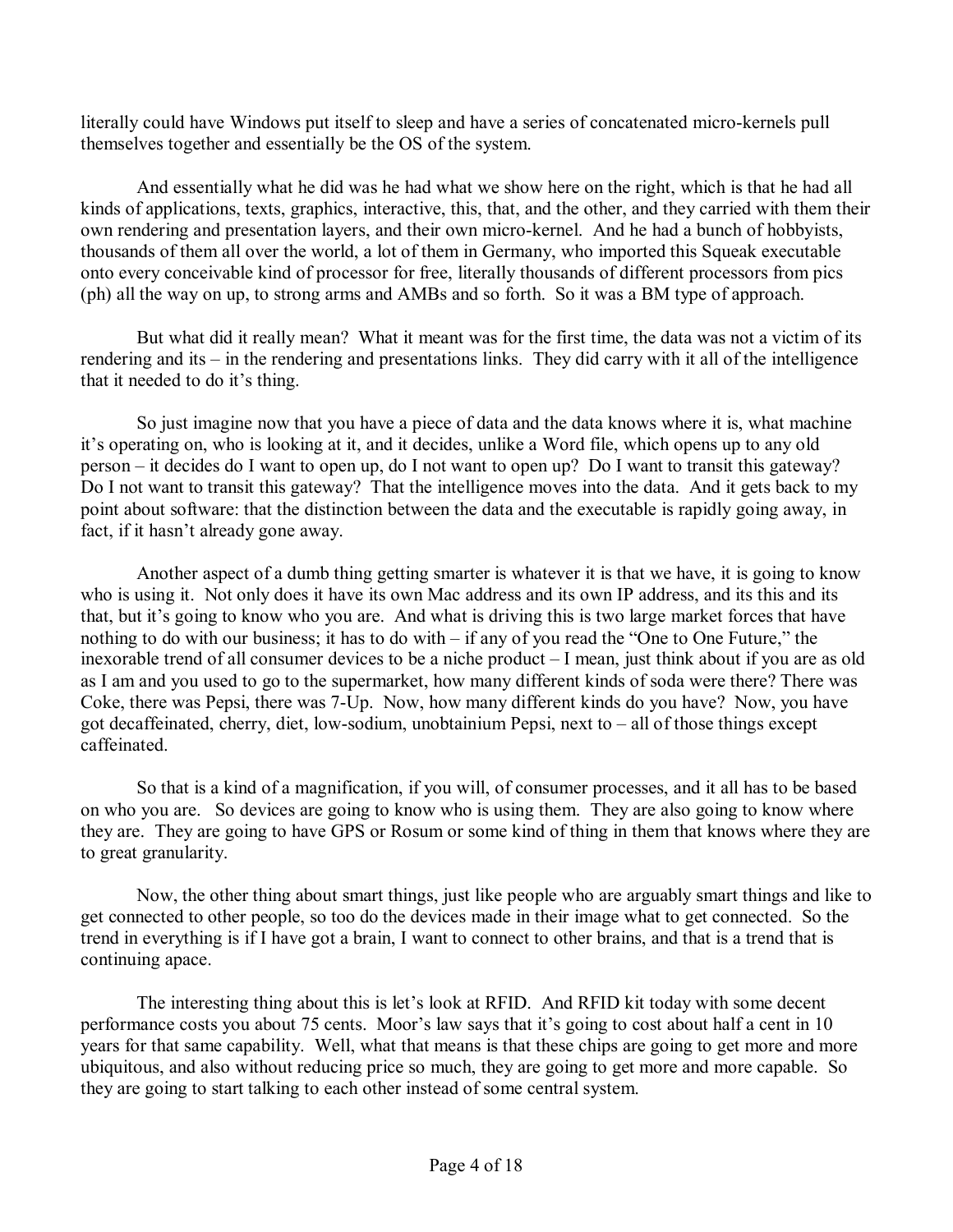And so these dumb things that we are talking about that are getting smarter are going to get more connected with each other without ever having to get connected to some central process. What this means is a peer-to-peer world, a mesh world, which, by the way, poses profound implications for our business. If we do not know when a communication is happening because it's happening without any centralized monitoring control, what does that mean for us?

Another force of nature is that things are connected to go wireless. I think it gets down to the personalization thing. We want to have our experiences when we want, where we want, how we want. And I like EE Times. It is one of the articles, periodicals that I read very often because what I find is that they start discussing all of the standards wars, and when you know the standards wars are done  $-$  for example, the wars between Erickson and QUALCOMM on wireless protocols, you know that it is going to get real two to three years before it really does.

And what EE Times said about three years ago was that in this fight between the PDA, the pager, the DVD, the yadda, yadda, yadda, that the cell phone was going to be the winner. And that says that whether it's a cell phone or a PDA or a pager or an MP3 player, it becomes moot at some point. But the fact of the matter is that if you're talking about ubiquitous information sharing, by which I mean anywhere, anyone, anytime, exactly the way you want it  $-$  that appliance that I show there is going to be a pretty good approximation of how we are going to do that  $-$  then everything is going IP.

And this is an obvious statement, but the implication for us is that everything is going to be connected to everything else. That means these RFID chips that I was talking about, those things are going to be IP, guaranteed, and they are going to be able to talk to anything else. Now, there is some interesting implications of that for security.

Let's think about this: If you look at our adversary, big nation states, and you ask if you took an ohm meter and hooked up their air-gap network to our air-gap network, would you see current? The answer is you would. We are all swimming in the same bathtub, and that again has profound implications on both sides of our business.

By the way, it's not just our network; it's Starbucks; it's that RFID chip. Why do I think RFIDs are going to be ubiquitous? Because I came from Disney, which was a consumer-marketing-type company, and we realized that understanding the consumer deeply was really important.

And that led us to look at supermarkets. How many of you have supermarket discount cards? Do you know how much of your privacy you are giving up with those cards? Does anybody know? You are giving it all up. They know everything that you buy down last match, whatever. The stuff you get in your mailbox is very much determined by what you put when you scan your card. You know, they knew for example that there was a super-high correlation between the purchase of beer and diapers. (Laughter.) Right?

Now, that is not because men are all babies, as all of the women here know  $-$  (laughter)  $-$  that is because there was an interesting sociology which said, honey, would you go to the store? I have to change him; you go buy them. And honey goes to the store, and he has to buy diapers, and what else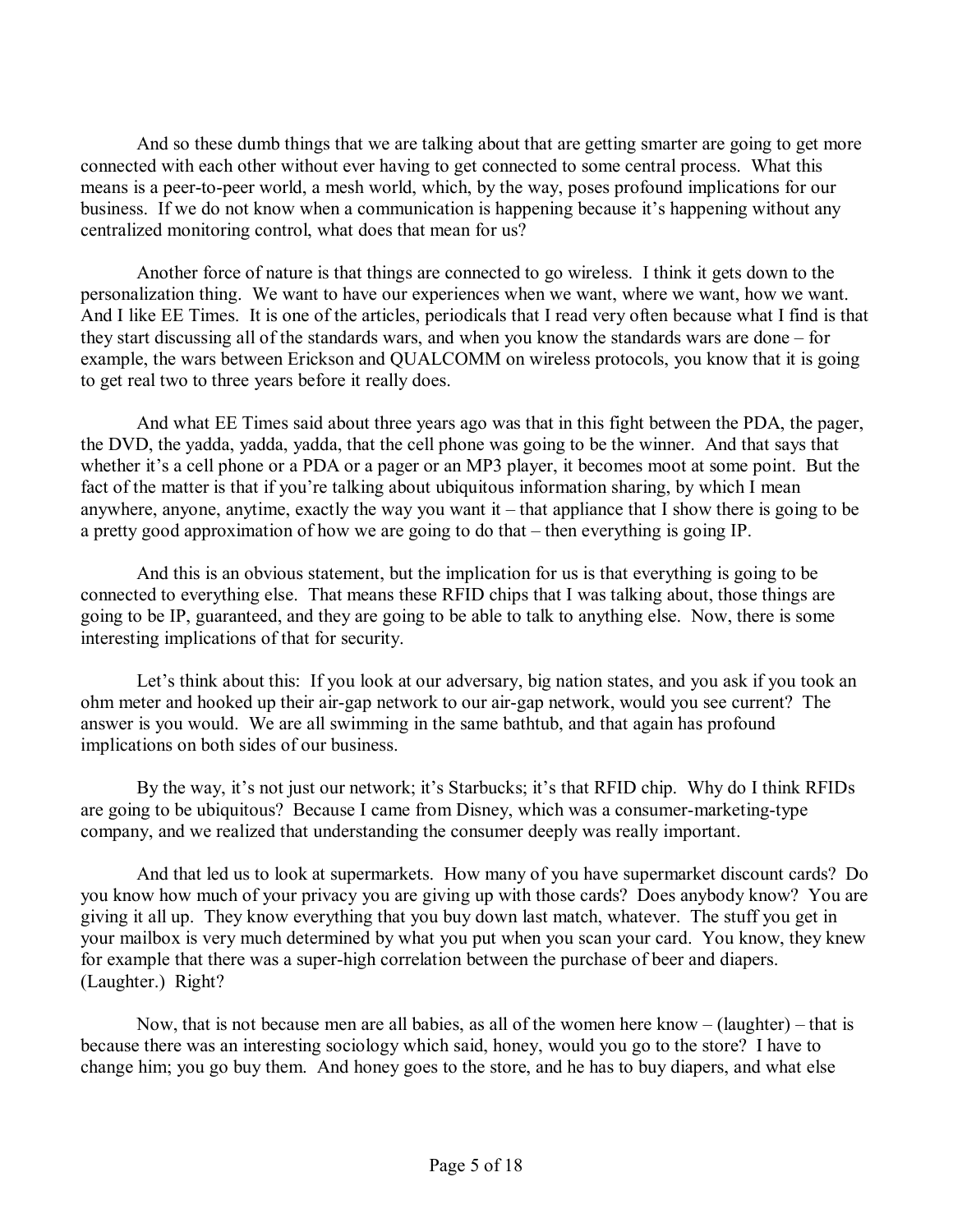does he buy? He buys beer. So if you buy a certain kind of beer, you're likely to get a direct mailing for pampers. (Laughter.) Okay?

And I'm not going to dwell on that much longer except to point out that what do you think the odds are  $\overline{\phantom{a}}$  if I say to you, you, sir, that blue shirt that you're wearing. That blue shirt probably cost you about \$40. Well, if you're a government employee, 20. It cost you \$20. Would you take a discount at \$5 if I allowed – if you allowed an RFID chip, which was used for inventory and supply chain management? After all, all products will have that in it because it will be less than half a cent. Would you allow that RFID chip to stay in there for a \$5 discount?

You might not, but a lot of people would. And we know that because we know that almost everybody in this room essentially does the same thing with their supermarket cards today. And so that means that literally a dumb thing like a shirt, a tie is going to have an RFID, that these things are going to talk to each other, and all kinds of emergent behaviors like beer and diapers are going to come and be used. Well, what does this mean for our business? It means literally that everything is going to be connected to everything else, and I mean everything.

Here is an interesting thought. Alan Kay also said a word is worth one-thousandths of a picture. I'm not going to say any words. Here is something that I want to dwell on a little bit, and I think unfortunately it's going to be very hard to see this slide because I didn't realize  $-I$  guess you can't see it. What you would have seen if the slide had rendered properly is mirror curves. So imagine this; imagine on this  $access - this$  is what I call air PowerPoint. (Laughter.)

Imagine on this access you have  $-$  so let me see. I have got to reverse it here. On this access you have performance and on this access you have costs. And on this access you have time. What we know is that with Moor's law, you can ride one of two curves. You can ride the performance curve at the same cost and go like this. So every 18 months I can double the performance. The other thing you can do is you can hold the performance constant and ride the cost curve down. And what that would mean, for example, this morning I saw advertised a trayo (ph) device  $-$  \$300, 300 megahertz, and 30 megabits.

So what that means is that in 10-and-a-half years, which is seven turns of Moor's law, you divide all of that by 128, or you multiply the performance by 128 on the performance side, or you divide the costs, which says that if you take \$300 and divide it by 128, you get something a little north of two bucks. Or, if you take the performance, you get performance a little bit north of megahertz – excuse me, 40 gigahertz and memory of 40 gigabytes.

Now, does any of you really think that this device is going to be available, this exact device is going to be available for two bucks, this exact device? Of course not. Why? What is the margins on two bucks? Squat. So formally, greedy people like me who wanted to, you know, get you to pay us money. Excuse me  $-$  (laughter)  $-$  formerly intelligent people like me. You can see my little calculations on the back. That is what I was really intending to show you.

The point is of course you're not going to be able to buy this exact same thing for two bucks because there is no profit in it, and also by that time, all of those cool little things like cameras that look at your mouth and do voice recognition because looking at your mouth makes voice recognition better, bio ID, all of those things are going to be in there.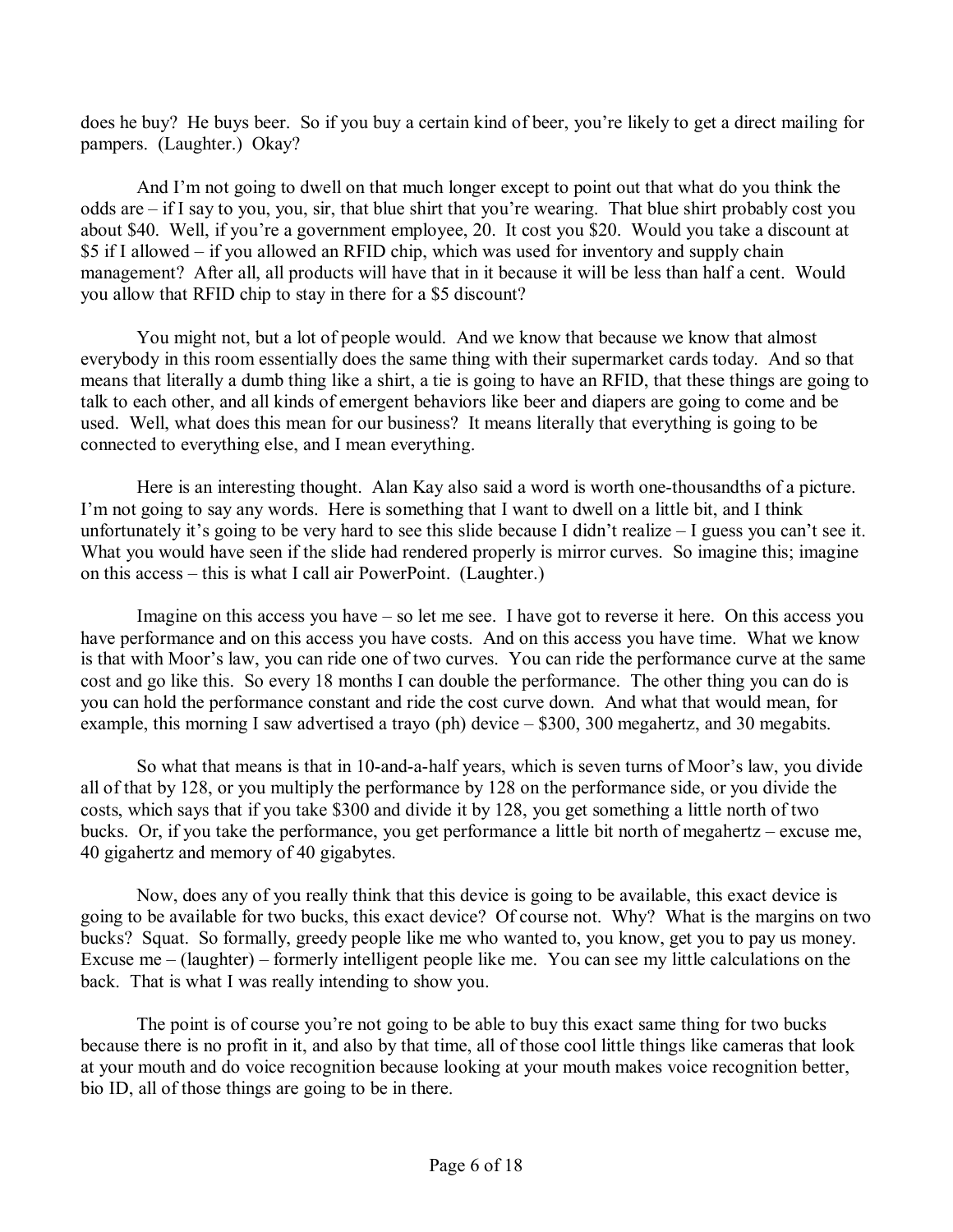And what is really going to happen, instead of the cost curve coming down like this and the performance curve coming up like that, what you're going to see is both of those are going to stretch out. Okay, youíre going to see a lot more performance, but not as much as you could have theoretically, and youíre going to see a lot lower price for performance, but not as much as you theoretically could have had. And there are market forces and application forces that drive you that way.

And to just know that that is true, I bought my first Sanyo PC with CPM and DOS and all of that stuff, no Windows, just command line – you know, back in the early '80s. So, okay, that was, say, 25 years ago. So  $25 -$ so maybe 15 or 16 turns of Moor's law. That was a \$2,000 computer. Can you buy a PC today for two-the-16<sup>th</sup> less than 2,000? No. But the performance that you have is a lot more than my little CPM that later became DOS and so forth.

So I think the point I'm trying to make here is that in trying to predict the future, what we know is the theoretical performance is not what we are really going to get. But factoring all of that stuff in and boiling it all up and doing this, you want a prediction of the future? Here is a prediction of the future. Here is Haseltine's prediction of what will be available in 10-and-a-half years. So that means the end of 2016.

This device here with all of the new bells and whistles will cost less than \$99, probably considerably less if you get a service plan. It may be free in a sense if you buy the service. You will have greater than 15 gigahertz CPU, greater than 15 gigabytes of RAM, and it will connected wirelessly, at least in urban areas at greater than 10 megabits per second. It will be smart. It will know who is operating. It will know where it is. The data in it will know whether to release the information based on – and what happens to the information that is shared will be recorded. It will support multi-user videoconferences for data and voice. It will be stealthy from a security standpoint. Because this is a public meeting, I will only briefly dwell on this point.

Just because you can have a secure pipeline that protects the bits all the way down to the screen and the microphone, you still have to worry about the analogue world in which electronic information and acoustic information and visual information still are radiated. And if you are in downtown Moscow, you may not want to have a terminal out there where everybody can see it and hear it. So what I'm trying to say is that there are some technologies that can solve that problem, and I'm not going to get into that. But, again, to go back to where I started this speech, it is not the technology that will stop that.

So what it all means is this, that there will be a very cheap platform that will enable you to securely share any information any time, anywhere, with anyone. That will be there. But  $-$  and it's a big but – who is going to make this stuff. Where is this thing physically going to be made? Where is the code physically going to be written? By whom? Which network will it send its information over? Who designed and built that network who owns that network, who supports that network? Question.

Okay, I want to shift to wetware because we all know  $-I$  think you're all thinking probably the same thing I'm thinking when I look at these marbles, right. By the way, I have to dwell and just make a point.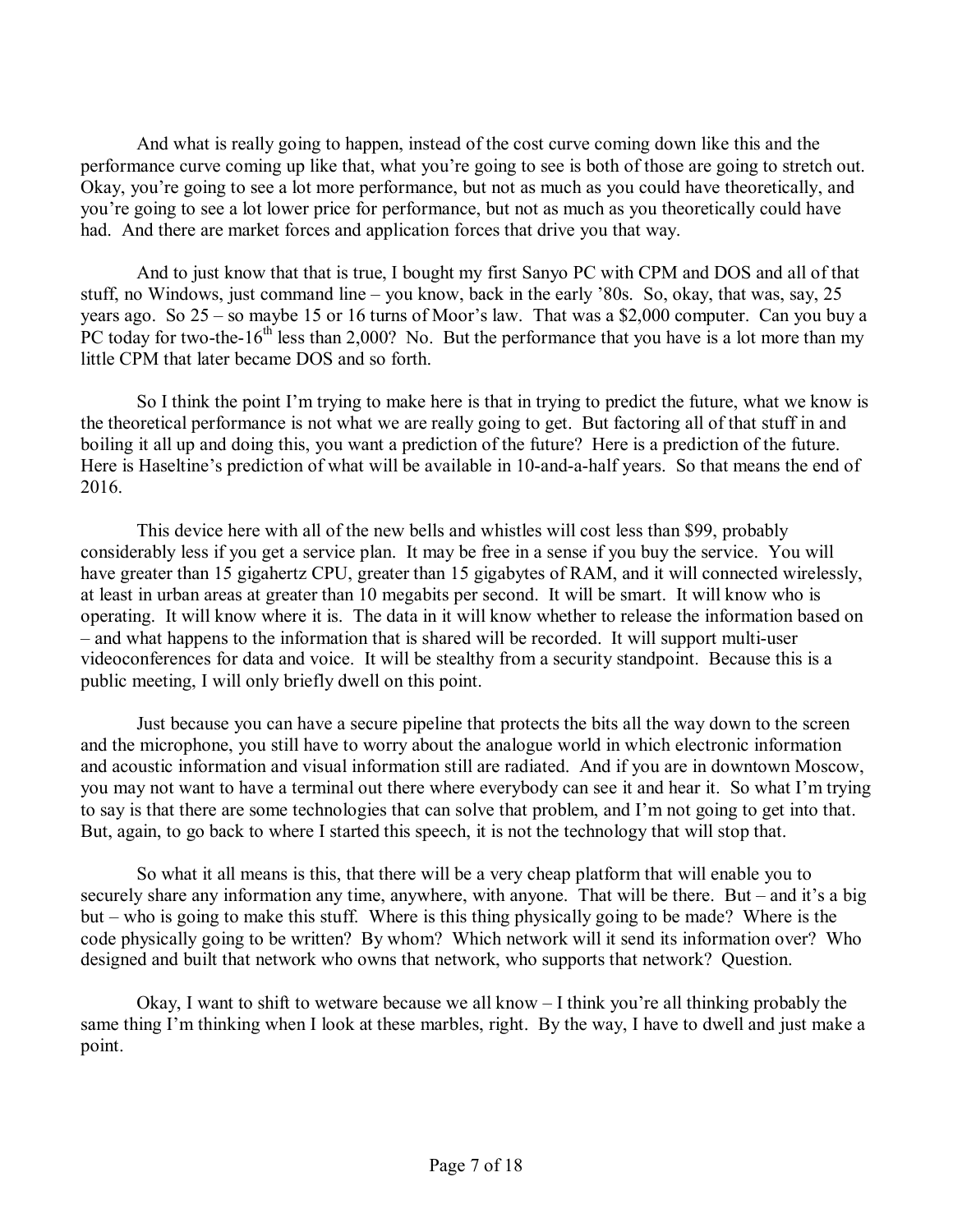You heard in the biography that I was a human factors person. You're going to see more of this later in my speech, but my prediction is that as the percent of software grows in this kind of device, the percent of that software, which is devoted to making something which is very smart, the computer, interface to something that does not change and is sometimes not all that smart as human will grow. In other words, the piece of the value add that impedance matches the bitware to the wetware is going to grow exponentially, to the point where you'll have a little tiny bit of application being run with a huge user interface human factors piece. And that is I think something else about the value added. And I'll dwell on that in a moment.

So let's talk about motivation. There are two kinds of motivation I want to dwell on, and I don't think that we often think about these exactly in the way that I'm about to get into. There is extrinsic and intrinsic. Let me talk about extrinsic. I am guilty of being a behavioral scientist, neural scientist. And so I have this overly simple way of looking at behavior, and it goes like this: You get the behavior that you reward and you don't get the behavior that you punish. Now, to the degree that that gross generalization is true, if you're looking at the way we share or horde behavior today, you say however we're doing that must be a reflection of what we are rewarding and what we are punishing.

Someone once said complex problems require simple solutions, and very complex problems require very simple solutions. Well, duh. Maybe this is a simple solution. It's a four  $-$  it's a two-by-two matrix cell. We can reward sharing, but we may only get a piece of the action there. If we are still punishing sharing at the same time, you get into what the psychologists call an approach-avoidance conflict. Come here little doggy. Whack. That is approach avoidance.

So we have to do four things. We have to stop rewarding hording. We have to stop punishing sharing. We have to start rewarding sharing. And we have to start punishing hording. Now, I want to say here that it's not like we have a conscious strategy within the intelligence community to do all of the bad things here and not do all of the good things here.

Really what I'm trying to say here is that we have to constantly keep in front of us the challenge, the constant challenge of looking at this two-by-two matrix. There has been tremendous progress. I have seen things shared that never would have been shared even a year ago. And I have seen people who were not team players moved on to other positions. So we are making progress in this arena.

I just want to say that human nature being what it is, bureaucracies being what they are, the valves and pumps being what it is, we need to constantly be on guard with this. But let's suppose that we are. Let's suppose that we slowly migrate toward this two-by-two matrix that I'm talking about. How do we do that?

There is an old adage in business school which says that you cannot manage what you cannot measure. To what degree do we really measure in the supply chain sense the flow of information from tasking to collection and access to all of its processing discrimination and usage? There is some of that that goes on, but we will not be able to do this two by two until we can measure every cell.

How do you measure hording? Well, if I'm responsible for collecting something and I collect it and it just sits there on a disk in my control, the system can know that. Now, there may be very good reasons for that, but at least the system can know that. I think this business of smart data that knows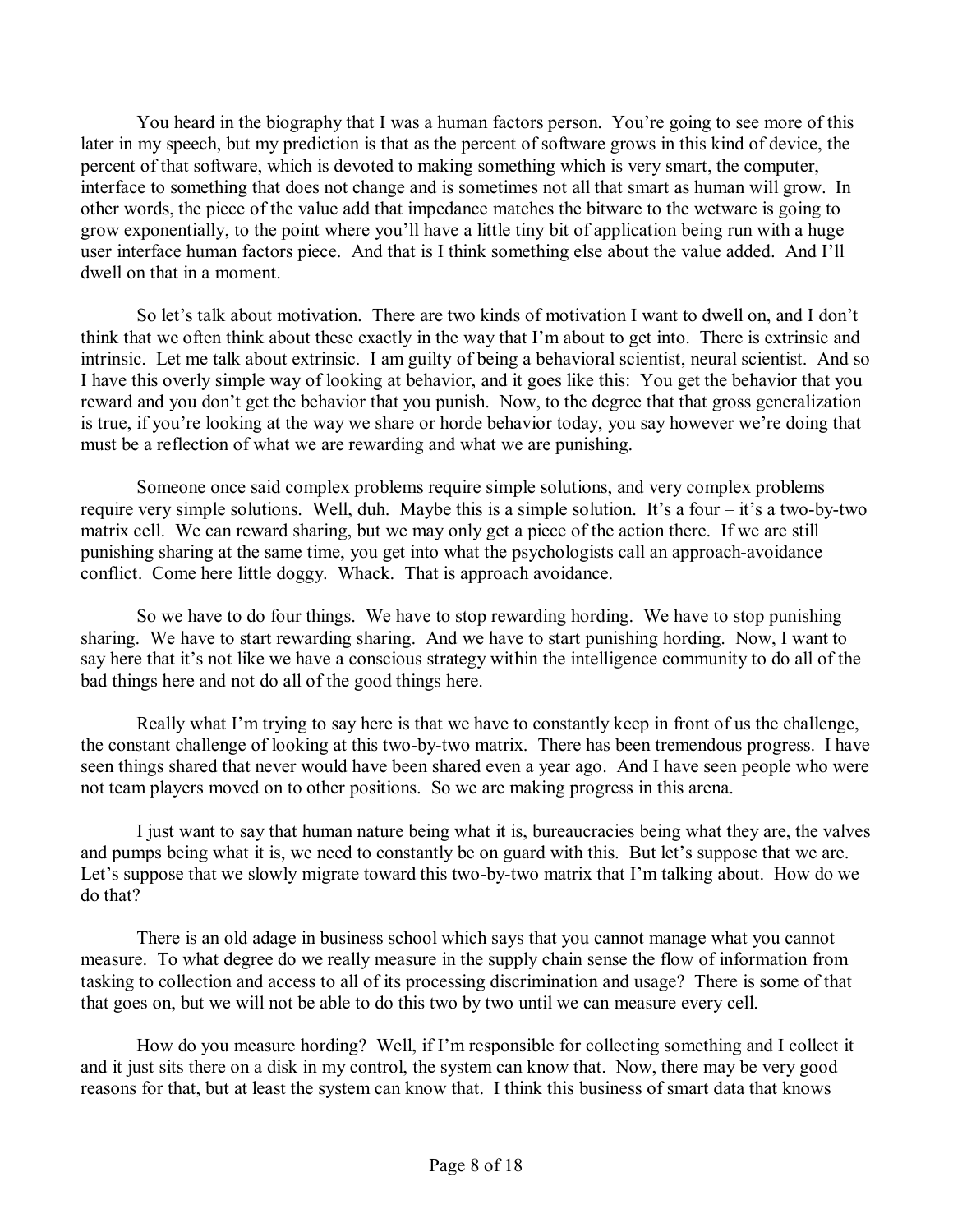where it is and can kind of send out little heartbeats – say, here I am; here I am; I haven' been share yet. Here I am; here I am; here I am  $-$  (laughter)  $-$  you know, that kind of thing can help.

I think more important, however, is intrinsic motivation. And this is something that you don't hear talked about very much. And I think actually it's far more important. You know the Gallup Organization has a whole service that they offer organizations in which they come in and they say what tasks have to be done to transform an organization, and who has the temperament and the talent to do that. And the very simple approach they take is, from a management point of view, let's map the talent to the task.

 And so it raises an interesting question. In our organizations, everybody is responsible for information sharing up to a point, but there are some people who have way more influence on what gets shared than others. And the question you have to ask yourself is, what is the natural temperament of those people? Are those people who are open to sharing, who believe in need to share versus need to know? Are those people who are "intrinsic rewards are sharing" or "intrinsic rewards are knowledge is power"?

 You know, one deep question we have to ponder is whether these gate-keeping type positions are natural attractants for certain kinds of individuals who get certain intrinsic rewards from doing certain things. And if it isn't just a passive problem that has emerged, it's an actual emergent sociological phenomenon, where the very people who need to be the most open to sharing may attract  $-$  those positions may attract a certain kind of person. And so we have to look at that very carefully.

 And so what I show here in this picture, which is very hard to see, is a bunch of people all standing on these two kind of struts where they all have to walk together. No one moves unless everybody moves in the same direction.

 Some people naturally are very good at that and want to do it, and some people don't. And what I would say is we have to start thinking about our human capital versus our IT capital in this way. We have to ask: Who are those gatekeepers, and what temperament? Skills are important, but temperament is probably more important.

 And when I say "de-recruit," I don't necessarily fire these sumo wrestler competitive types here. What I mean is map talent to task. There are plenty of jobs within the intelligence community and elsewhere where intrinsic sharing is not a requirement for success, or at least it's not that important. So it's really mapping temperament to task.

 And I think too that a lot of you in this room are leaders, and I do not want to understate the importance of inspiration, because that's the job of leadership. And it's not about logically persuading people. It's about talking to people's hearts instead of their minds. It's like you do not manage troops into battle; you lead them into battle. And this is a battle, and you that are leaders are going to need to do this leadership, and you're going to need to lead by example. You need to ask all of yourself: Have you moved out of your comfort zone?

 If you are very comfortable in the sharing that you do today, it's almost guaranteed that you're not doing it right. Because what we are comfortable with is what has always been. We have to be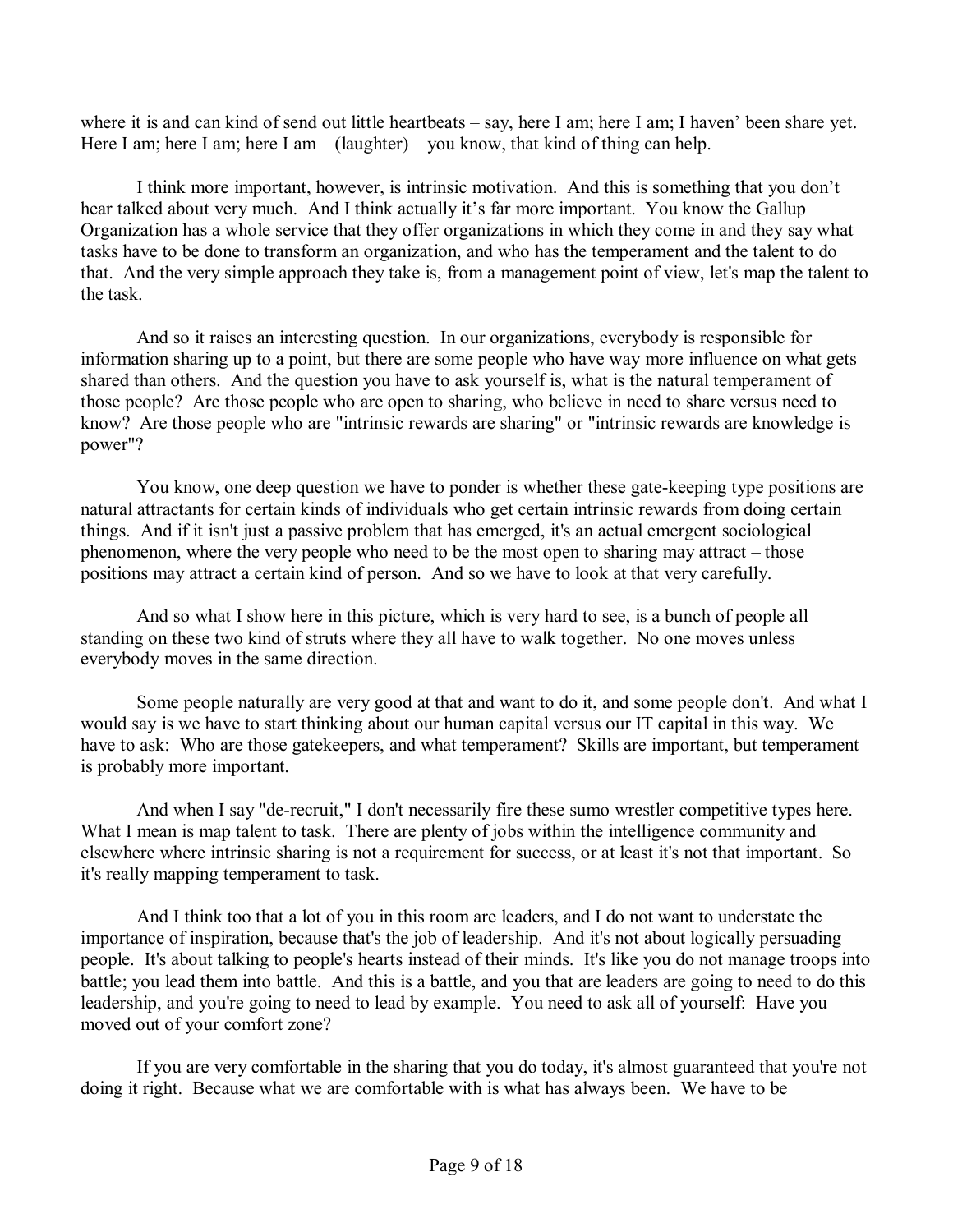uncomfortable to a certain degree. We have to do things that do not feel familiar, and we have to do it and demonstrate to our people that we are doing it. And when we see it, we have to reward it, and when we see the opposite, we have to do the opposite of rewarding it. That's leadership  $-$  not by what you say alone, but by what you do.

There is another aspect  $-$  and again, I'm going to come back to my human factors  $-$  that has to do with intrinsic motivation. You can have somebody who wants to share or wants to go and look at someone else's data.

 And I'll give you a good example of this. At NSA there is this habit in analysts of only looking at highly classified information on highly classified networks. When I used to come back from Iraq, having looked at just vanilla secret stuff, let alone the coalition stuff which was regarded as basically opensourced by the people at NSA, I would say, my god, there's a treasure trove of stuff not on the intel but on SIGACTS. You know, SIGACTS, which is Significant Activity database, records from a military operations point of view everything that happened. It has huge significance for the SIGINT business. But the analysts there weren't in the habit of doing it. I would take it and show it to them. I'd say, look, look! (Laughter.) And they were very busy. They're not bad people. They were just extremely busy, and it was not comfortable and familiar to them to look at this non-intel, non-top-secret stuff. It was not easy. It was not simple. It was not in their comfort zone.

 And my point is that for intrinsic motivation to take hold, it has to be perceived to be simple, perceived to be in the comfort zone. The fact of the matter is it doesn't actually have to be there, but it has to be perceived to be there.

 And I'll give you an example. I interviewed over a three-week period analysts in Baghdad when I was out there. And that was very difficult, by the way. I used the ethologists' technique. This is a type of psychology that has to do with observing organisms in their natural habitat without disturbing them. So these organisms were MI analysts in Baghdad. So I put on a uniform and I sat there at the terminal and did what they did, and I wrote reports and, you know, did stuff like that. And I would hang out in the laundry room and I would hijack them on their way to the chow hall or even the latrine because I didn't want to get them out of their comfort zone, all right? They weren't used to talking to geekazoids from headquarters while they're trying to fight a war, but they did have to go to the laundry room, and that's where I got quality time.

 And I would ask them, I'd say, well, what about this? What about that? Tell me your biggest frustrations – all the normal things that a psycho-ecologist does. And it was very interesting. They all said they need one thing. They need one stop, generate a query. I type in the query and I don't care whether it's SIPRNet, NIPRNet, blah, blah, blah, blah. I just want it all to come back to me, and I don't want the million-or-none problem. I don't want to get a million stupid returns or zero returns on what I care about.

 So I said, okay. Well, did you know that you have a lot of single sign-on capability in federated query with Pathfinder? You got that. And they said, ahh! It's too hard. I don't have time to learn that. Well, heck, Pathfinder actually had a mode where with two or three minutes you could do 50 percent of what you needed to do. But it appeared to be complicated. It had a whole bunch of bells and whistles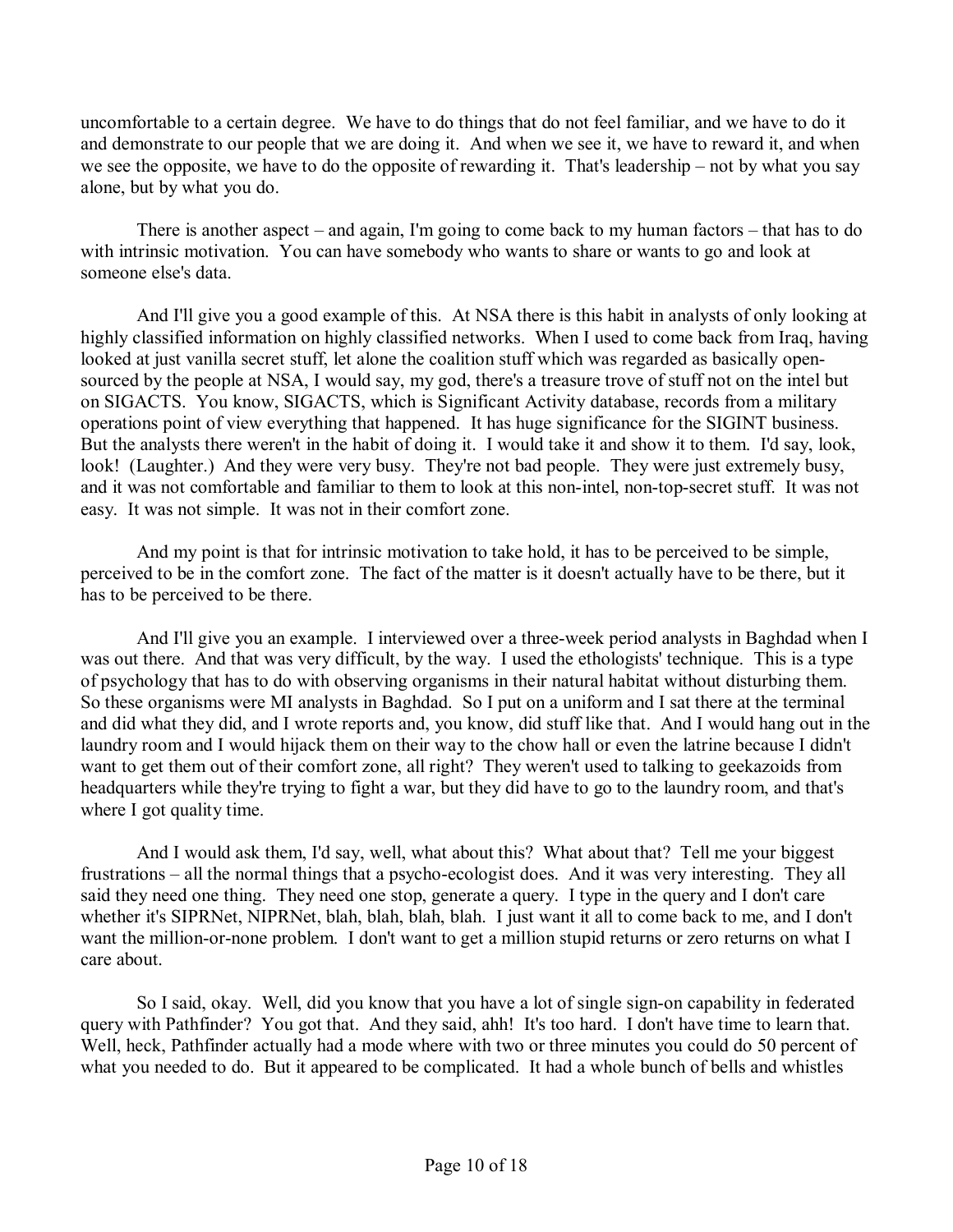and a lot of clutter and text and stuff like that. And so even though it was simple, it did not appear to be simple.

 So what we did was we came up with this federated query system. We called it Oggle (sp), and the letters may have kind of looked like Google. I'm not saying  $-$  they may have been fooled into thinking it was Google. It wasn't. No copyright or trademark infringement the lawyers tell me. But the fact of the matter is, they already new how to do it. It was zero learning for them, and it appeared simple. It turned out it was not at all simple because it had features where you could say what the query term was; was it a people, a person, an event, a date and so forth. But it was  $-$  it went over instantly. We monitored the usage of it, and it went up exponentially because it was perceived to be simple, and that was key to the intrinsic motivation.

And so I say to you, that if I pull al this together as IT professionals, if that's what you're in, what all this means really is that  $-$  two things on the extrinsic and intrinsic. If you have a partner who says, I want you to do some infrastructure so that I can do sharing, before you go out and invest scarce resources to do that, I think it's important to push back and say, what is the extrinsic motivation that you have created to make this actually happen?

 How many of you have gone ahead and found exactly what you were asked to do and have it be used squat? Right? Because although you've created the pathways so that people could share, people did not want to or they didn't want to use the system.

 So the number one thing is, I think you have a responsibility to be a good partner and say to them, yeah, I know we're technologists and we're not supposed to get into sociology and psychology and all that, but you know, it's kind of like binary multiplication. One times one is one, one being a true bit for  $$ want to share and one being a true bit for able to share. And one times one equals one can share. True. But zero times zero is zero. One times zero is zero, and zero times one is zero. There was only one condition. And so you're going to do the able to share bit, but you ought to hold your partners accountable for the want to share bit before you do anything, and if they give you pushback, tell them I told you to.

So I want to wrap up here. Okay. How many of you know what this is?

AUDIENCE MEMBERS: Borg.

 MR. HASELTINE: Okay. (Laughter.) This is the Borg. For those of you who don't know, the Borg are a "Star Trek" creation in which in some future humans, bitware and wetwear have fused. Now, I see a lot of Bluetooth ear buds out there. You are on a slippery slope to becoming one of these. (Laughter, applause.) I mean literally. What are you doing? You're communicating with another Borg. Right? But these people share information intrinsically and extrinsically. They're designed to share information. They cannot help but share information. They are psychically linked to every other Borg.

 Now, this is Star Date 2250, circa, for those of you Trekkies. I think that's about right. So that's a couple hundred years from now. So this is our future. And heck, those Bluetooths tell us that, you know, we're getting there.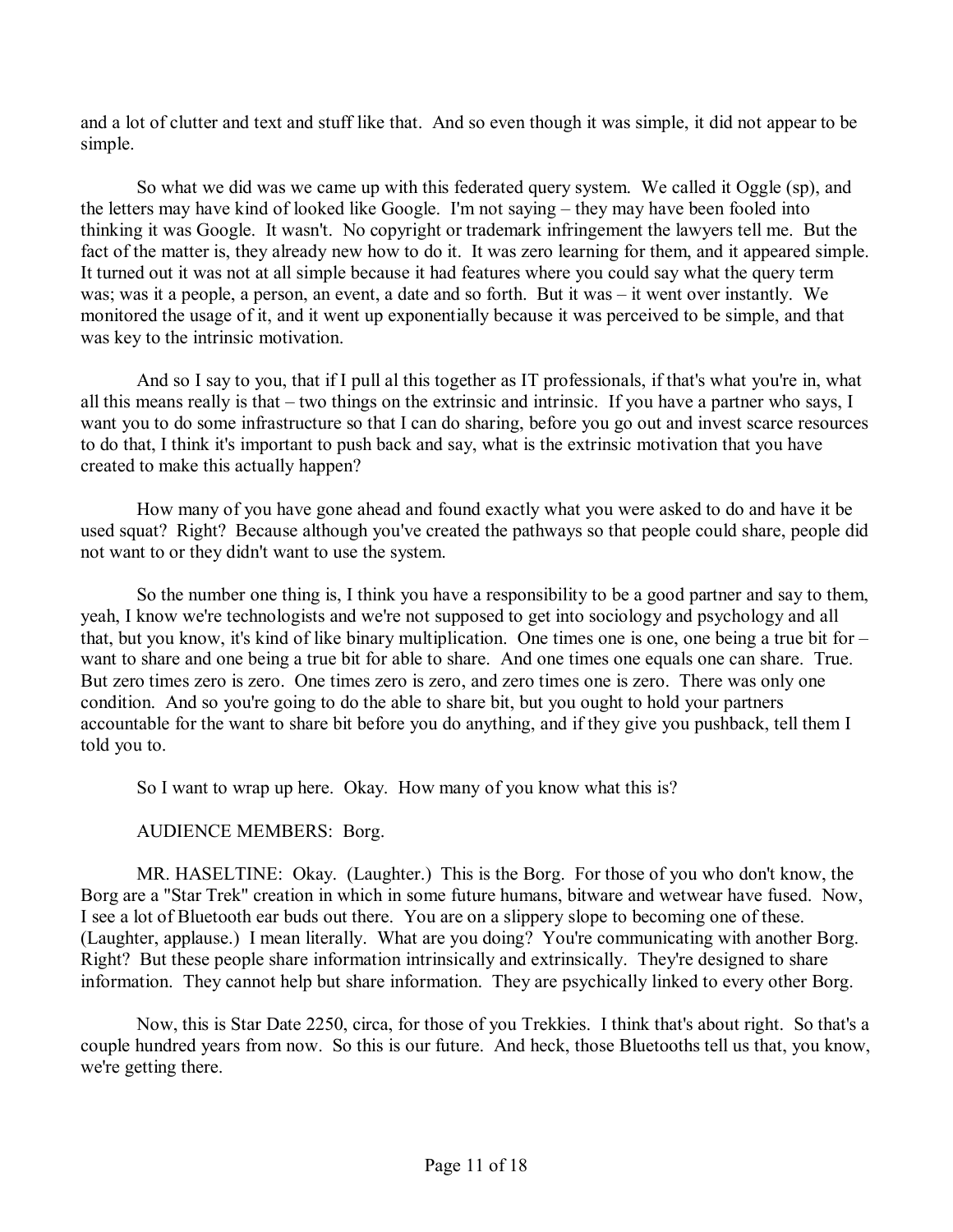And so I think that there is a certain inevitability about it because we are smart things and we do want to be connected. But there's a couple messages that I wanted to leave you with this image.

The first one is, unlike the navigational landscape that I see from my crow's nest  $-$  which is what it is. If I'm truly in a crow's nest, I see islands and I see icebergs and I see all those. Those are what they are, and I'm going to get to them in time or not. But that's really not the environment that we're facing.

 Alan Kay also said the best way to predict the future is to invent it. And if you actually think about "Star Trek," do you think it's random that this phone works the way it does? Do you know why this does this? Because Captain Kirk had a communicator. That's right. That is literally why this phone works the way it does. It was envisioned on "Star Trek," and then 20 years later here it is in my hand.

 So we have within our hands the ability to invent a future which is not this future that I'm showing here, but the future that I've talked about about moving that curve. The American people, the people that we are sworn to protect, are going to demand it. Another way of putting it, to quote Seven of Nine: Resistance is futile.

Thank you very much. (Applause.)

 Am I supposed to take questions or just sit down? (Laughter.) I think the Statue of Liberty microphone says I'm going to take questions.

 Q: Could you do a little riff on the globalization point you made and what impact the globalization of the science and technology, particularly the rapidly changing situation in China, will have on national security?

 MR. HASELTINE: I think it's profound. I want to go back to the nuclear deterrence days, where there was a doctrine that says you equip yourself not against intent, but capability. We do not believe today that the Russians want to annihilate us with nuclear weapons. Fact of the matter is, the Russians could annihilate us with nuclear weapons. And so that drives a certain response on our part: that we have to be prepared against that very low-probability capability.

 Let's talk about the Chinese. How is this getting to me? What could the Chinese do if they wanted to?

If you  $-$  how  $-$  most of you probably have some kind of security clearance, I would guess. If you look at the equipment that's in your office today, that's in your pocket now, that's sitting in front of you, if you're on your laptop, where was it made? Who wrote the code? Where did Centrino come from? And if it wasn't made overseas, where will it be made in 10 years? And I'm just going to ask you, if someone has the intent, the capability will be there to do whatever they want.

 Jim Gossler (sp), who is some mythic figure in our business for being very creative and also to have an evil genius kind of reputation, basically assessed that a really skilled adversary who worked the supply chain type of issues could basically eat your lunch, and you would never know it.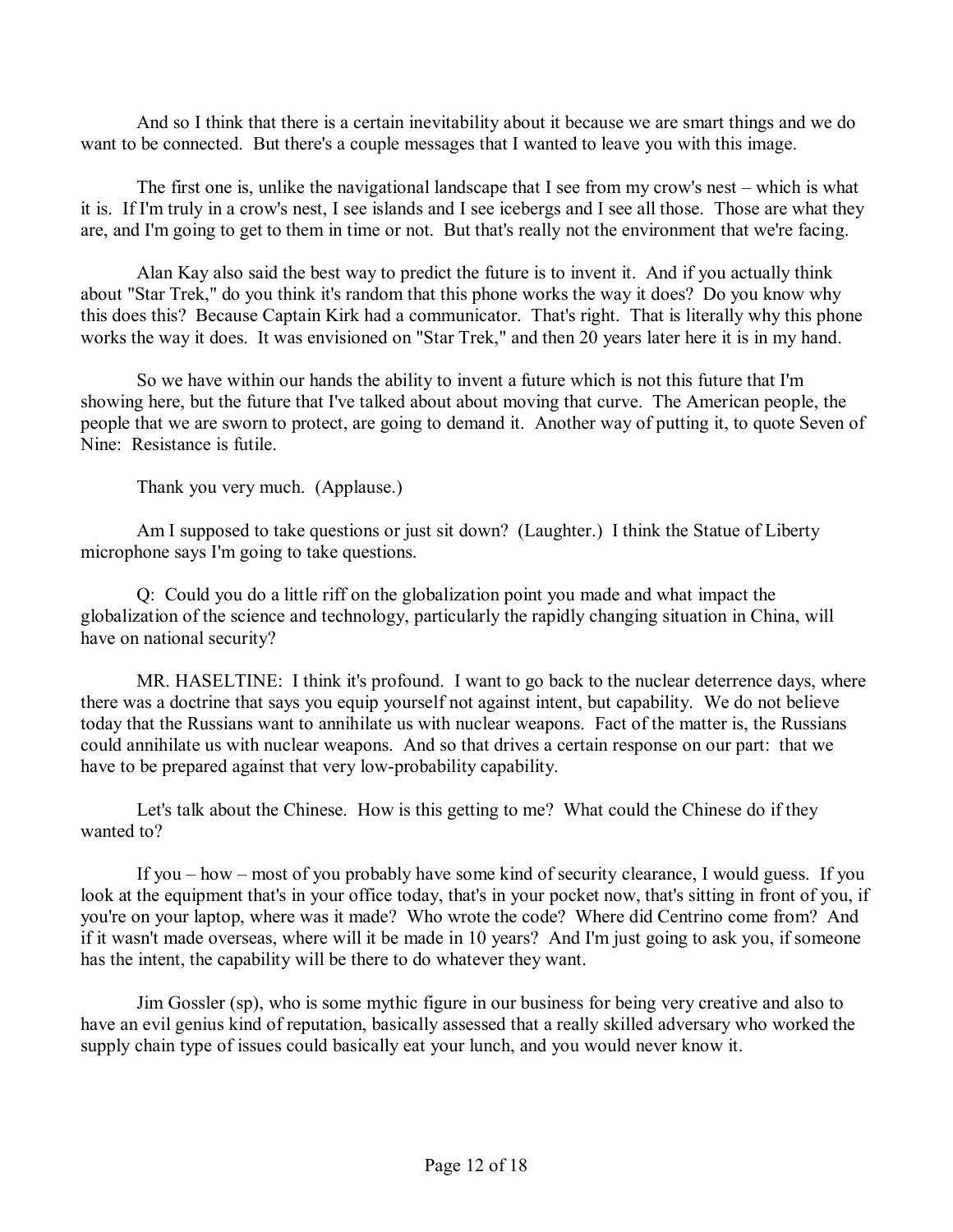And so I haven't answered your question directly because this is not a classified arena. But I think you can fill in the dots. I think it's profound.

 And I don't want to pick on China. And you know, I'm not saying that they have the intent, but we have to keep in mind that the capability is there.

Q: In the future, how would you work with  $-\left\vert \frac{\partial u}{\partial x} \right\vert$  let's say we have a partner that's a Third World that has the  $-$  only has that \$2 technology because it's the only thing they've got. Are we  $-$  how are we going to work with friends, future friends and partners that have technology that is not the same as ours?

 MR. HASELTINE: Well, I think that it doesn't concern me too much, because, remember, I said that I everything is going toward IP. And that was just layers one through four, let's say, right? But there is a similar standardization that goes all the way up and down the OSI stack, and the Web is a perfect example of that. The nature of smart things wanting to be connected to other smart things is that they want to speak the same language. So I have no doubt whatsoever that that \$200 thing you're going to carry around is going to talk to that \$2 thing that someone else carries around.

And think about it. That \$2 thing is going to have a lot of brains in it.

 So I really don't think that's going to be an issue. I think the dominating factor is going to be the motivation to share with someone who has that \$2 thing.

## Yes, sir?

 Q: You were talking about how you could start to stop, you know, letting people do the hoarding and start to reward the sharing. Do you think we're going to be able to get some sort of a system where we get the services? Everyone's talking SOA this and SOA that. Well, so what, if you're not going to measure who's using what, if we could start to put services out and start to get  $-$  to benefit some of the groups that were putting successful services out, do you think you're going to get much of a chance of doing that, sir?

 MR. HASELTINE: Yeah, it's going to happen. Michelle has agreed to do it with me. Right, Michelle? See, this is a little psychology. (Laughter.) I'll remind her that in front of a thousand people she nodded yes. You all saw her say yes.

 No, in all seriousness, there are efforts under way already to do this, and in fact, it's already being done with great success in different parts of the community. And kind of our job is to take those embers of help and fan them into a full forest fire. And so there is good movement in that direction. Our job is to accelerate it.

 So I predict that within X years, this vision of marking and measuring, doing supply chain monitoring and measuring, and so forth, it is going to happen. But we depend on  $-$  the technology isn't the issue so much, but it is. There are better technologies than others for doing this. And one of the natural questions is do we want to hijack the rights management – VRML, and so forth, all of that that's being developed by the commercial industry, the COTS, C-O-T-S or K-O-T-S kind of off-the-shelf? Probably, to some degree.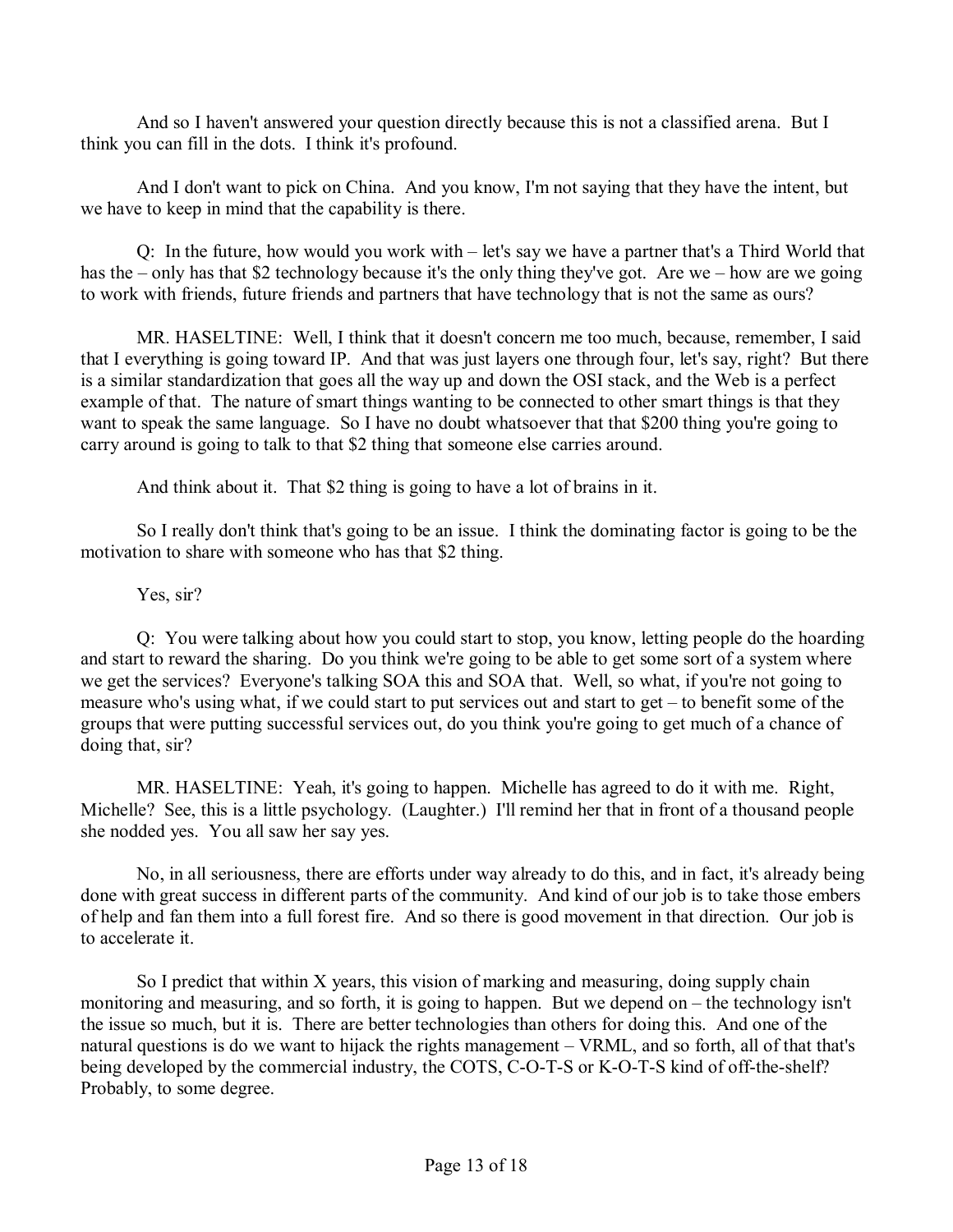Q: Sir, I was wondering if you could draw a comparison between information assurance in government and intellectual property protection that industry faces.

 MR. HASELTINE: Ha. It's a very good question. I spent the last three years at Disney working intellectual property protection issues, and I am convinced that they are identical issues conceptually; that you're basically talking about knowing where a particular piece of intellectual property is and governing its use rules.

 There is a big difference, though. There is no such thing as 100 percent safe system. It just doesn't exist. It's against the laws of physics. What you always have in information assurance or protecting commercial intellectual property is how high do you raise the bar so that the cost-benefit calculation is there. My belief is that there is a big distinction between the commercial world, in which it is important to raise the bar so high to protect Mickey Mouse – which is big, that's a high thing – but it is not as high as protecting our nuclear launch codes. And so it is going to be important that we always keep in front of us the need for "special sauce," because we do not protect intellectual property with the same goal in mind as do owners of intellectual property in the commercial arena. And I think there are deep implications for how we have to continue to do our own stuff that builds upon but does not 100 percent depend upon what everybody else is doing. We need something proprietary.

 The Information Assurance Research Lab at NSA has what they call the "got slice" theory. And that means it's 90 percent or 95 or 99 percent COTS, but there is an enabling piece that is a slice that is proprietary, and that makes the whole thing as if it were proprietary. And the Trusted Platform Module – Trusted Computing Module Platform concept, I think, offers a lot of opportunity for that.

So it isn't either/or. But I do think it's a very important concept that we cannot always – and I have no animosity toward Bill Gates; this is  $a$  – just a philosophical statement – that we cannot always allow Bill Gates to decide how secure our information should be.

 Q: The traditional binary computing systems that we have are quickly approaching physical limits. We've looked at things like quantum computing that allow you to then have four states for processing, and you have considerably greater processing power. Any other interesting paradigms that might really change our computing models in the future?

MR. HASELTINE: Yeah. Well, first of all, when you say "quickly," I want to go back to this  $$ if you look at the road map for the semiconductor industry, they show Moore's law continuing for at least another 10 years. What happens then is that you start getting into the fact that you're now down to quantum levels, and you essentially do have a quantum computer when you start getting on length scales of the order of a few nanometers or a fraction of a nanometer.

But we have an existence proof for what could be beyond that limit in  $DNA$ .  $DNA$  – and this is again due to Alan Kay – he says, look, DNA is an existence proof for a nanoscale computer. Look at how fast it does IO on a nanoscale. So I think we have bionumetic (ph) models that take us well beyond 2016.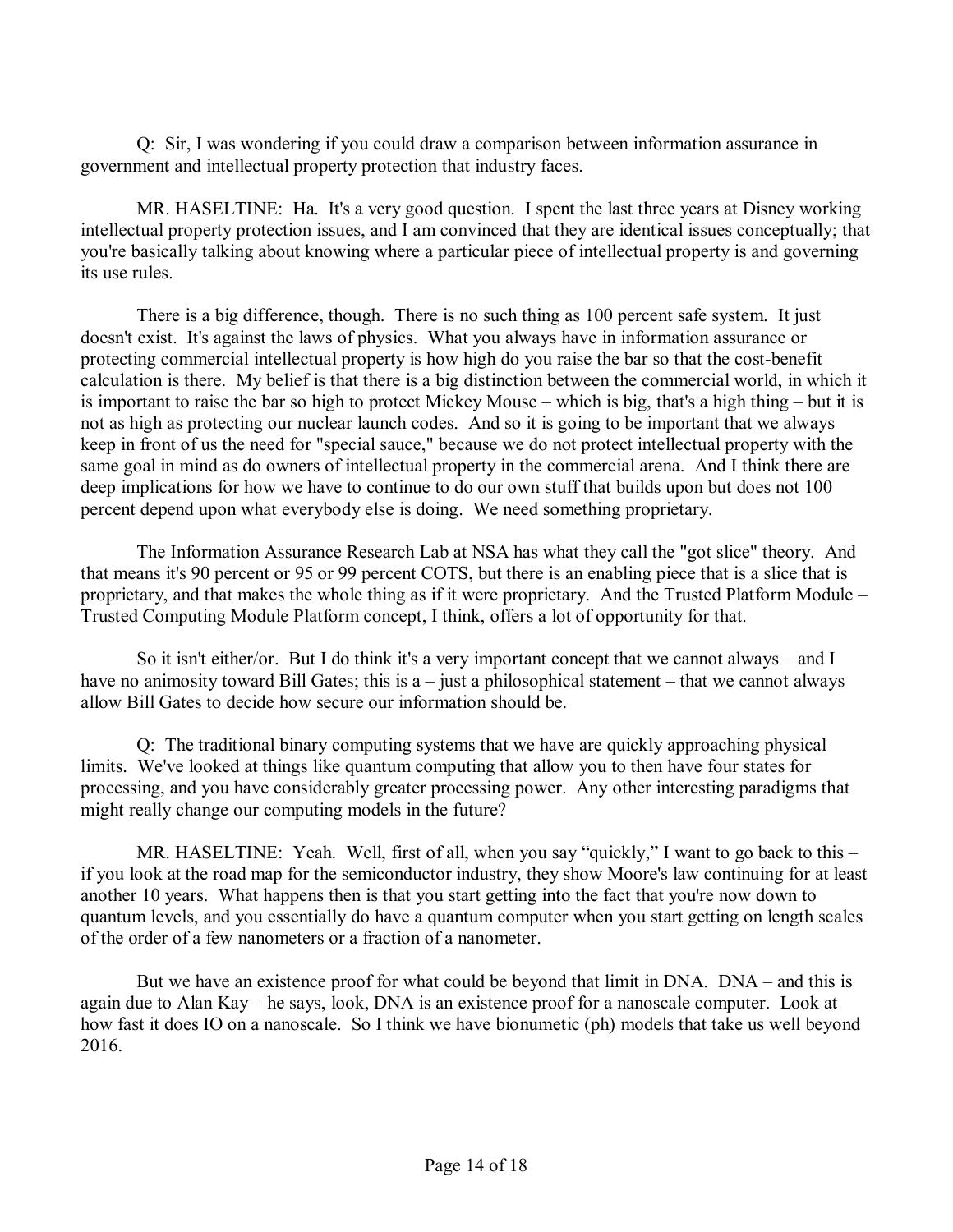I for one think that Moore's law is going to continue or a long time because I don't think Moore's law is about technology; I think it's about business. You find, if you talk to people at Intel and other places, that the thing that drives 18 months isn't so much how long it takes to put up a new (fav ?) is how long it takes to amortize your previous product line and make your money back so that you don't have practicide for your next generation of stuff. It has more to do with business cycles than it does technology cycles.

So I think that it's also expectation. You know, the idea of  $-$  it's interesting when you think what really caused Moore's law? I don't think it was people getting smarter and smarter about PhotoLift and going to shorter and shorter wavelengths and then, you know, evanescent wave this and, you know, direct that. I think it's more about the idea that it's possible, that it ought to be possible that as we conceive, so we achieve. And I think because human beings have got it in their head that smaller is faster and cheaper, we're going to continue on that path until we get to where we have existence proofs of what can be done today, which are well beyond where we're projected in 10 years.

 Q: Hi. There's been a lot of talk about sharing of data. Is there any talk going into sort of sharing of other things, like compute cycles across agencies, things like that?

 MR. HASELTINE: Well, there's been talk of it. I mean, you remember at NSA, we talked about screen saver time. If you look at the amount of CPU time that's actually used doing other than moving fishes across the screen, it ain't much.

 And the question is if we truly had an ability to have a little application that poked up and said, am I busy? No. Okay, I'm going to steal you to do NSA Application X. And if we're secure enough, we can be doing NSA Application X. And if we just parse that little piece of it, part of it's going to get to how much of a thin-client world do we really go to. Is it really going to be on your desktop or are you really just going to be looking at pixels, and the real brains are sitting back in some board center, like Google is going to. Right? I don't know. I suspect it will be a combination of both.

 Honestly, I think that is so far off in the future. And the problem is not so much that it isn't a good idea, but imagine the code. Can you imagine what tools you would need to write a massively parallel application that ran over different timing paths with race conditions and all this? I don't think the tools are there. It's the software tools, I think, that will stop that.

Question in the back. Yeah?

 Q: We all have cell phones, and they're getting better faster and even free based on your subscription. What are we doing globally to capitalize on every person being a collector, just as the Army's going to do with every soldier it sends there, with cell phones able to take high-resolution pictures, send text messages and on and on to capitalize worldwide on all the cell phone users collecting and providing terrorist information?

 MR. HASELTINE: Well, I love that question because it really starts to look at what happens with technology. Technology not only makes things cheaper and better, but it demolishes previous distinctions. The distinction between the intelligence consumption package  $-$  i.e., the terminal in which I search Intelink  $-$  to the intelligence collection package.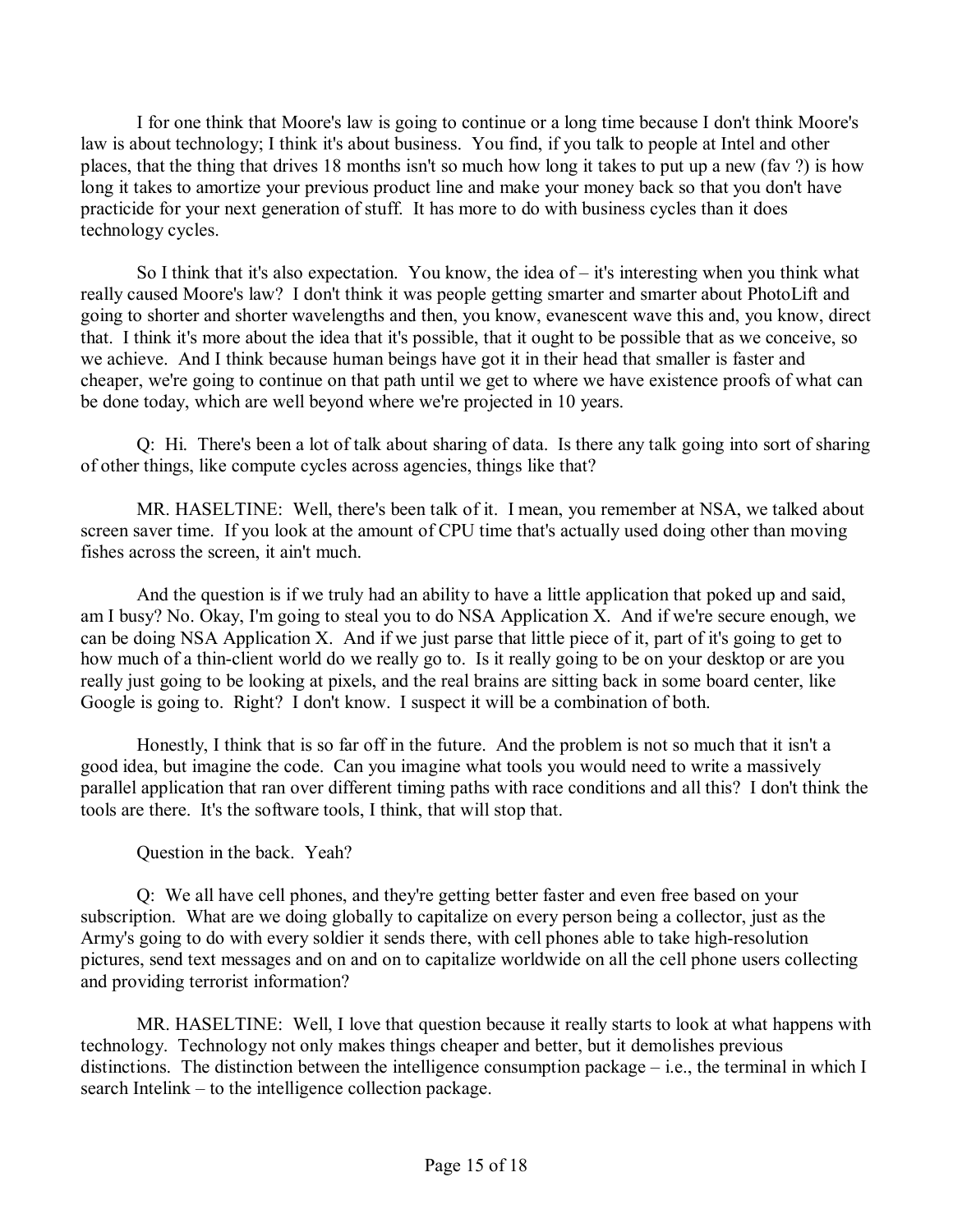What this gentleman is suggesting is that the very same terminal that could push information out to someone could also be a collection device because it's going to have a camera, it's going to have a microphone, it almost certainly is going to have a software-defined radio of some kind in it, and it almost certainly will be able to link up with other software-defined radios and create multistatic, mesh networks, synthetic arrays, all kinds of things are going to be possible.

 So, could you have a network of cell phones be a SIGINT collector, a MASINT collector, a COM system? Absolutely. And I'm not smart enough to figure out how all that's going to happen, but again, because this is an unclassified conference, I will just say the capability will be there to do all of those things, to not only have that individual handset be a collection tool  $-$  because again, it will be collecting photons, accoustons or whatever it is that sound waves are  $-$  phonons, I don't know  $-$  and it will be doing photons.

It will be collecting all of that stuff, and it will know exactly where it is. And it will be  $-$  and it will know who's holding it, and it will be mesh-connected to everything else. And you could have distributed kind of botware in which all of these things are talking to each other and synchronized. And because they have GPS, they're going to have a common time base, and because they have a common time base, they're going to be able to take a common coherent look at the RF spectrum and other spectrums. The implications are profound. If I have millions of cell phones out there all time linked, and I can look at all of that RF all at one time and one place, it's a fascinating thing to contemplate.

 So the capability will be to do some very exotic and interesting things, and I'll just have to leave it at that. And are people thinking about that? Yes, we are thinking about that.

Yes, in the back.

 Q: You mentioned that we as a nation equip ourselves to defend ourselves militarily against capabilities, but how about motivation and intent on the part of terrorists and proliferants? We've seen folks like A.Q. Khan cause a lot of damage. There are a lot terrorist wannabes. Are we doing anything? And should we be doing anything in the future to address this, and perhaps figure out how to measure that and how to do a more scientific job in trying to figure out what really strong motivations on the part of our adversaries might be?

 MR. HASELTINE: Well, I'm going to answer that on two levels, which is, the first to say, since I'm a geek, I have the luxury of not having to answer that question. It's out of my domain of expertise. I just know about the  $-$  our wetware and our bitware. The adversary or the rest of the world that's  $-$  people like Tom Fingar get paid to think about that, and I know that's kind of a cop-out.

 But I will make an observation that builds on the earlier gentleman's comment about how platforms are going to change. If warfare today is not about owning territory but owning ideas, and if it's a war in  $-$  the battlefield is hearts and minds of a particular population, then there are profound implications for the intelligence business. Just as you want to do battle damage assessment to figure out whether the thing you've done against a particular set of atoms has worked, do you want to do measures of effectiveness in the hearts and minds arena. And to what degree can you put your finger on the pulse of what a particular population is thinking and feeling if that is the battlefield that you're fighting. And I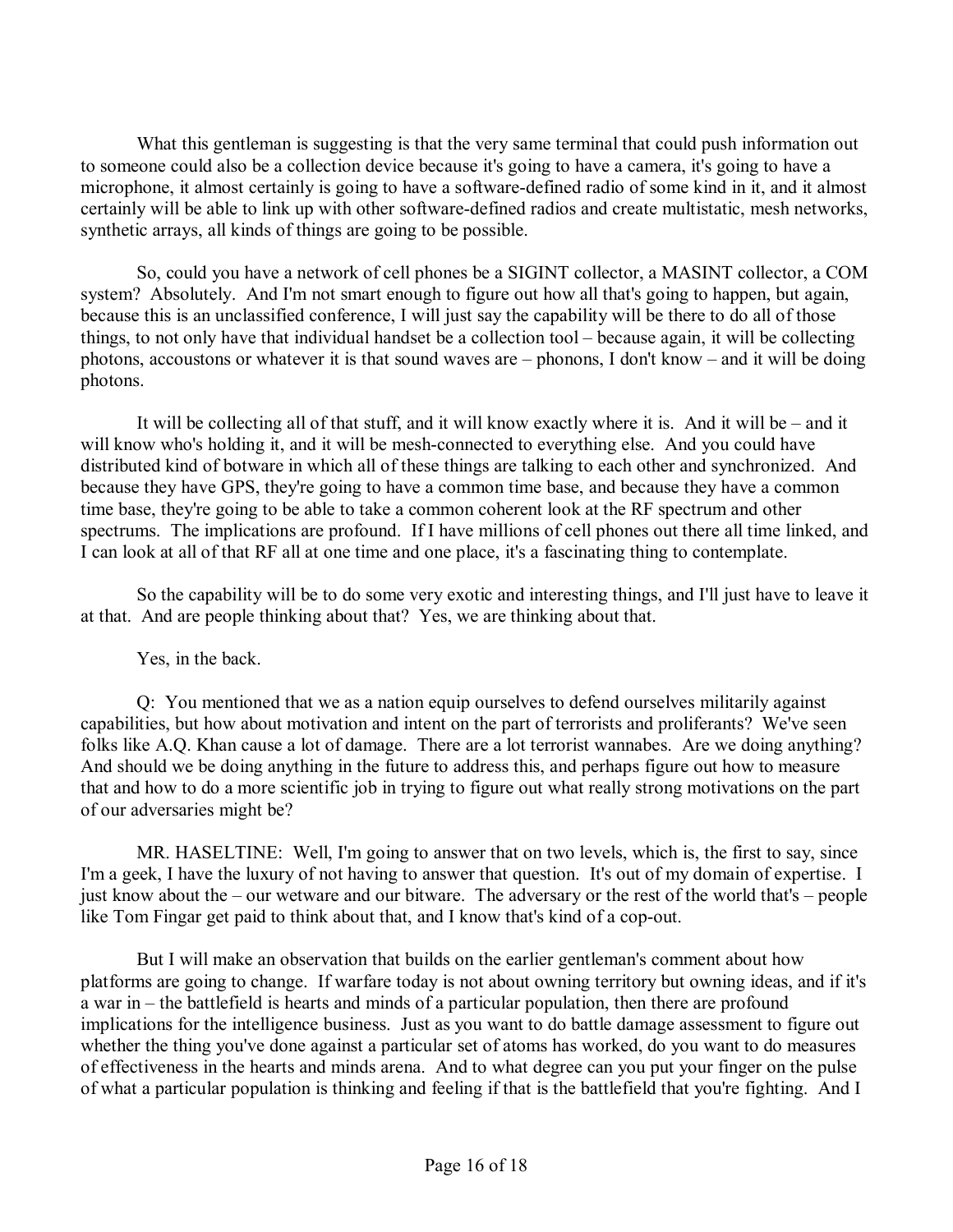think that it's quite clear today that when you look on the Web and so forth, that you have a tremendous opportunity for doing that with blogs and other things, completely in the open source arena.

 So I think the safe way to answer your question is that from an information technology point of view, the ability to go out there and harvest what's being said on websites and blogs, MySpace, things like that, in a completely open and up environment, is going to be there. And we are going to have the ability the ability to understand what that kind of landscape of ideas is. And that is going to be important.

And I've walked right up to the chalk line of what I can say without getting in trouble.

Yes?

 Q: On the subject of extrinsic motivation and information sharing, there's probably a considerable proportion of the audience that are really believers in information sharing, but they exist in structures with the reward-and-punishment system that you talked about. Is there any consideration for establishing an ombudsman for sharing similar to critical analysis?

MR. HASELTINE: Well, we have  $-I$  think some of you heard from Ted McNamara earlier  $-$  we have a program manager for information sharing. And his job is to promote information sharing.

 We also have Michelle Weslander and Dale Meyerrose, who are in very important positions, and they get rewarded for making sharing happen. And maybe they get the opposite if they aren't successful at making sharing happen.

 So that's one of the very important facts that maybe has gone past people with the creation of the DNI: that our job is to do that. We have been selected because we intrinsically are people who want to promote sharing, and our rewards system rewards us for causing it to happen. So in a sense, we do have people whose specific job is to promote information sharing. But in another sense, everybody at DNI has that job. So we're all ombudsmen.

 And like I say, I think we've been making some progress. We got more work to do. It's a daunting challenge ahead, but I'm optimistic.

One last question.

 Q: I'm trying to see if I follow your processes in the way you've outlined it. Anyway, what we have is a policy issue, which the DNI says you will share or we will share. And from that perspective, then you got into behavioral patterns, whether or not somebody wants to share, don't  $-$  they don't want to share, and so forth and so on. So they have behavioral issues there. Then you talked about the executable  $-$  the Squeak executable. So you're saying that as time goes on, there may be a time where these executables will reside within whatever devices, whatever thing that exists, that will make their own determination outside as a behavioral issue, a person's behavioral issue, so that there will be at some point in time no need, in effect, to have a human involved in the process.

 MR. HASELTINE: That's an important implication, yeah. I mean, if we think that the dumb thing has gotten smart enough, meaning the data has gotten smart enough, where it is  $-$  we trust it to